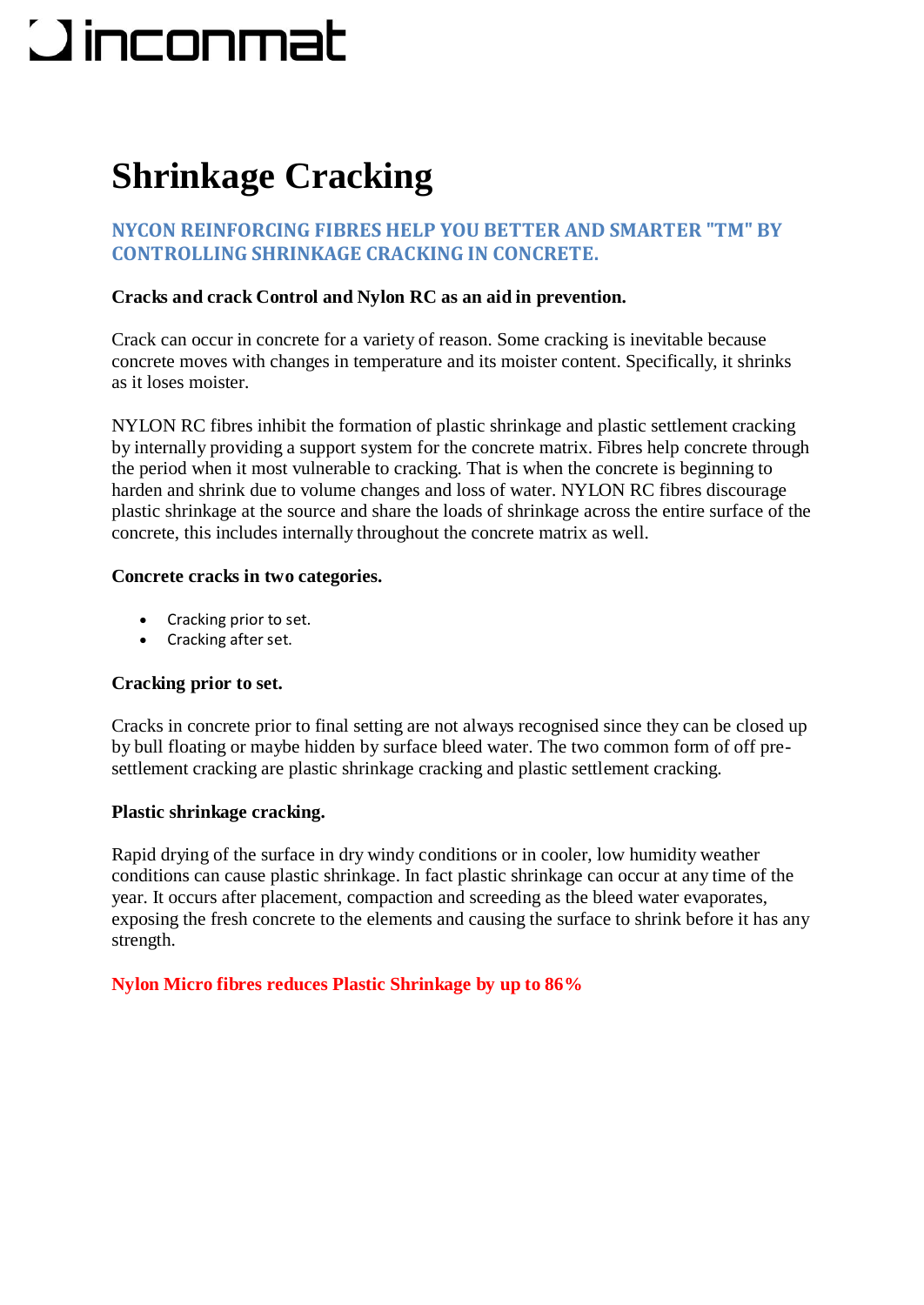

The Hydrophilic NYLON RC fibres also act as little reservoirs to keep concrete hydrated aiding in the curing process.

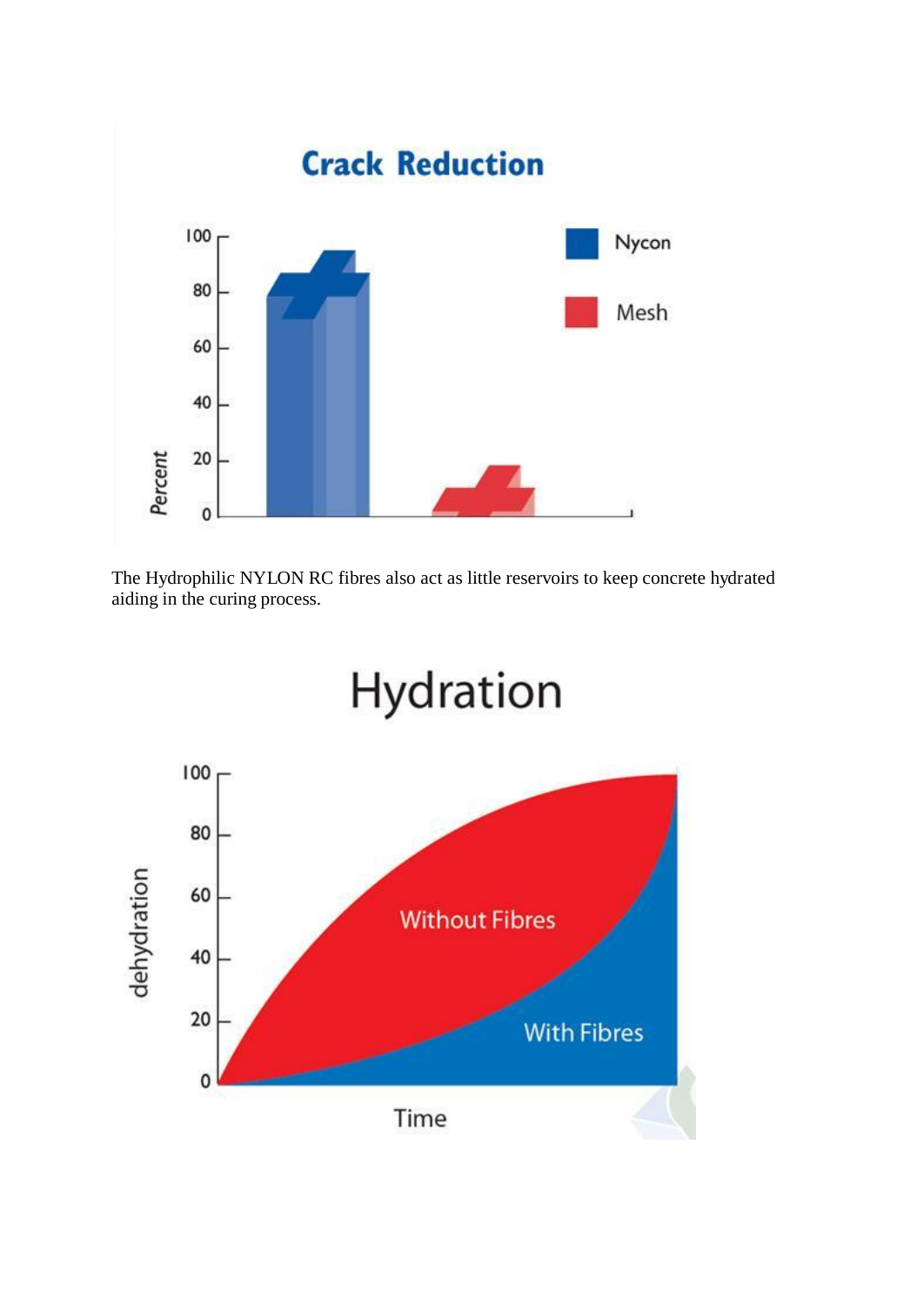NYLON RC fibres added to the concrete mix will reduce the incidence of plastic shrinkage cracking by up to 86%.

# **Value/Benefit in Concrete**

- Provides three-dimensional reinforcement to reduce plastic shrinkage cracking and settlement.
- As secondary reinforcement, NyconRC is more effective than welded-wire mesh in crack prevention.
- Enhances bond with mortar due to water absorption properties.
- Best critical fibre spacing to stop cracks at source.
- Produces low-maintenance, longer-life-cycle concrete with reduced permeability, improved abrasion and impact resistance and fatigue strength.
- Results in smooth, non-hairy surface, with less bleed water and finishing effort.

**Concrete reinforced with NyconRC fibres has twice as much impact resistance and more than three times the resistance of unreinforced concrete.**



NYCON RC total quality fibres produce a tougher, more durable, low-maintenance concrete, and outperform all other fibres in prolonging the service life of concrete.

# **Impact Strength**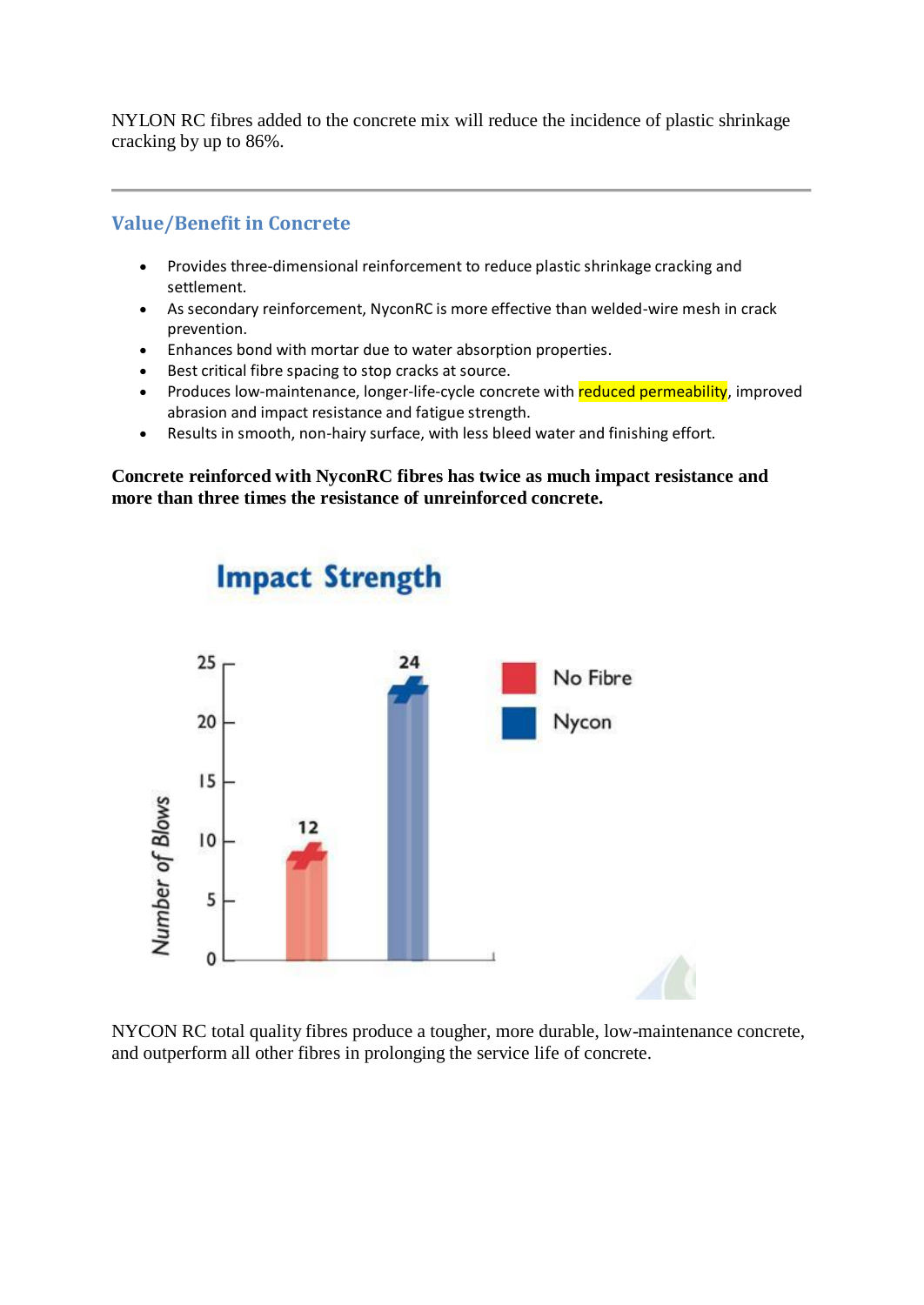# **Plastic Settlement Cracking.**

This is caused when concrete settles under its own weight, often because of inadequate compaction.

It occurs over reinforcement, in deep section beams and steps in form work.

Cracking in hardening mass occurs over restraints and may leave voids under reinforcing bars.

### Prevention-

### **As well as adding NYCON RC fibres to every cubic meter of concrete in the slab.**

- Fill in any deep beam sections to the level of the bottom of the slab before placing the concrete in the slab.
- Always ensure adequate compaction.
- Revibrate surface where there is more than a 300m depth of concrete below top bars.
- Ensure all form work with
- Leave the formwork stays in place to support the concrete until it is self supporting.

# **Cracks after set.**

### **General.**

Cracking in concrete after setting also occurs for a variety of reason. The two most common form of after set cracking are crazing and drying shrinkage cracking.

### **Crazing.**

A very fine cobweb like or alligator skin cracks, which are usually evident when the concrete has been subjected to periods of wetting and drying while it is still green. Steel towelled finishes that are highly polished are the most common surface for crazing.

### *Prevention.*

- Do not work bleed water into the surface.
- Do Not with a hose drag of excess bleed water.
- Do not repeat power towelling unnecessarily.
- Do not use cement, oxides or colour hardeners to mop up excess bleed water.

# **Drying Shrinkage Cracks.**

These are caused by concrete shrinking: The result of moister loss. This is not a major problem if the concrete is free to move, but, if restrained; tensile stresses in the concrete can develop and cause it to crack. The water content of the mix is the major factor influencing drying shrinkage. Shrinkage is however not the only cause.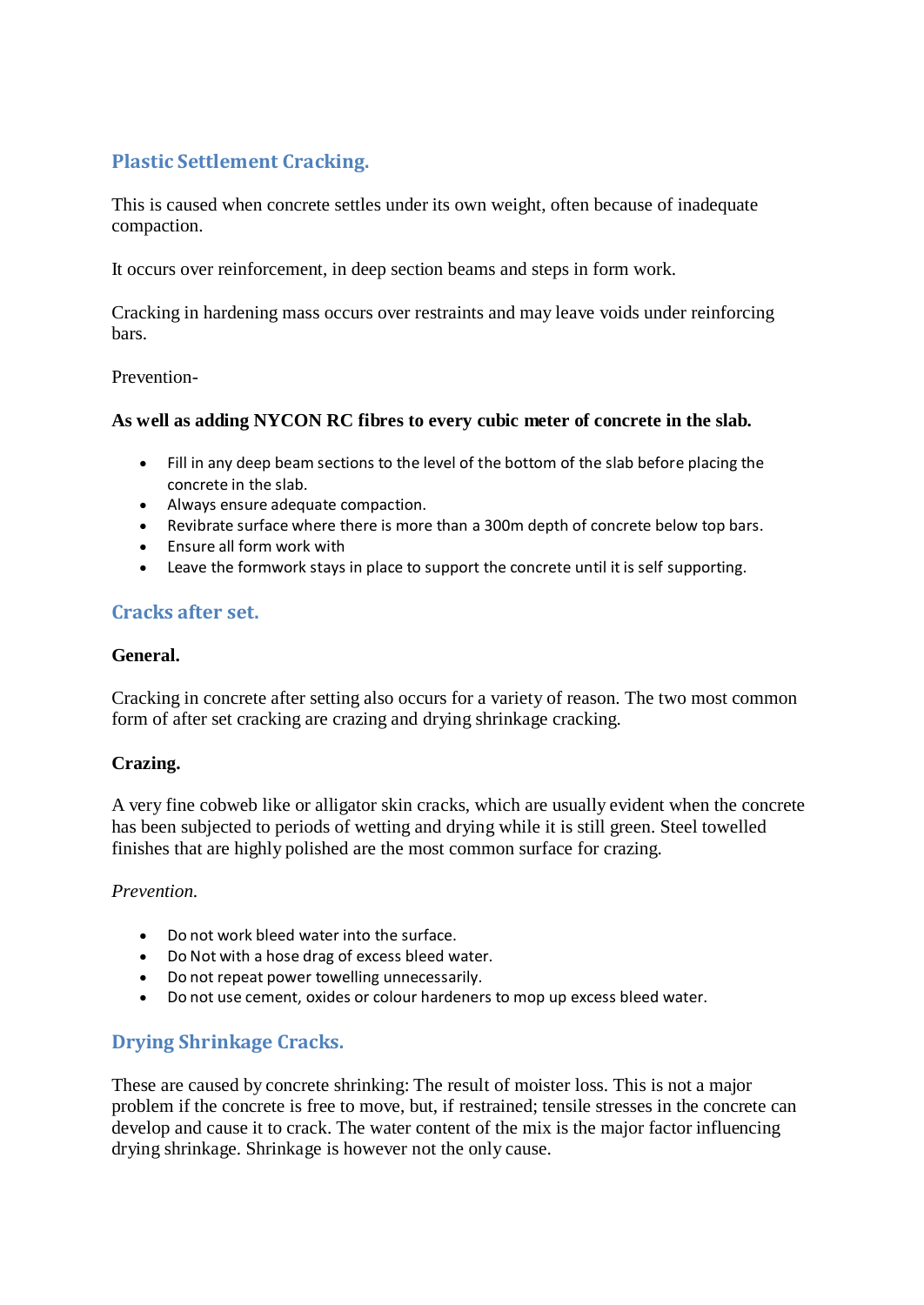Restraints, detailing geometry and construction practices may also affect the probability of cracking in hardened concrete.

### *Prevention.*

- Do not add water to concrete on site.
- Provide adequate reinforcement and insure correct reinforcement. Macro fibres with a higher modulus than drying concrete strains is more effective than welded wire mesh in most cases. Fibres are proactive and mesh is reactive.
- Place expansion joint in correct location
- Place concrete correctly.
- Compact and vibrate the concrete adequately.
- Start curing promptly and correctly. NYLON RC fibres will aid in the curing process.

### **NYCON REINFORCING FIBRES HELP YOU BETTER AND SMARTER "TM" BY CONTROLLING SHRINKAGE CRACKING IN CONCRETE.**



#### **What is Plastic and Drying Shrinkage Cracking?**

Drying and plastic shrinkage cracks are surface cracks that occur from water evaporating too quickly from the surface of concrete during the curing process. This causes the surface of the concrete to dry quicker than the layers below and "shrink", leaving behind thousands of tiny cracks in your concrete.

This problem costs millions of dollars a year in mix rejection and early failure. Fortunately, Nycon has several fibers that **significantly reduce cracking from plastic and drying shrinkage**.